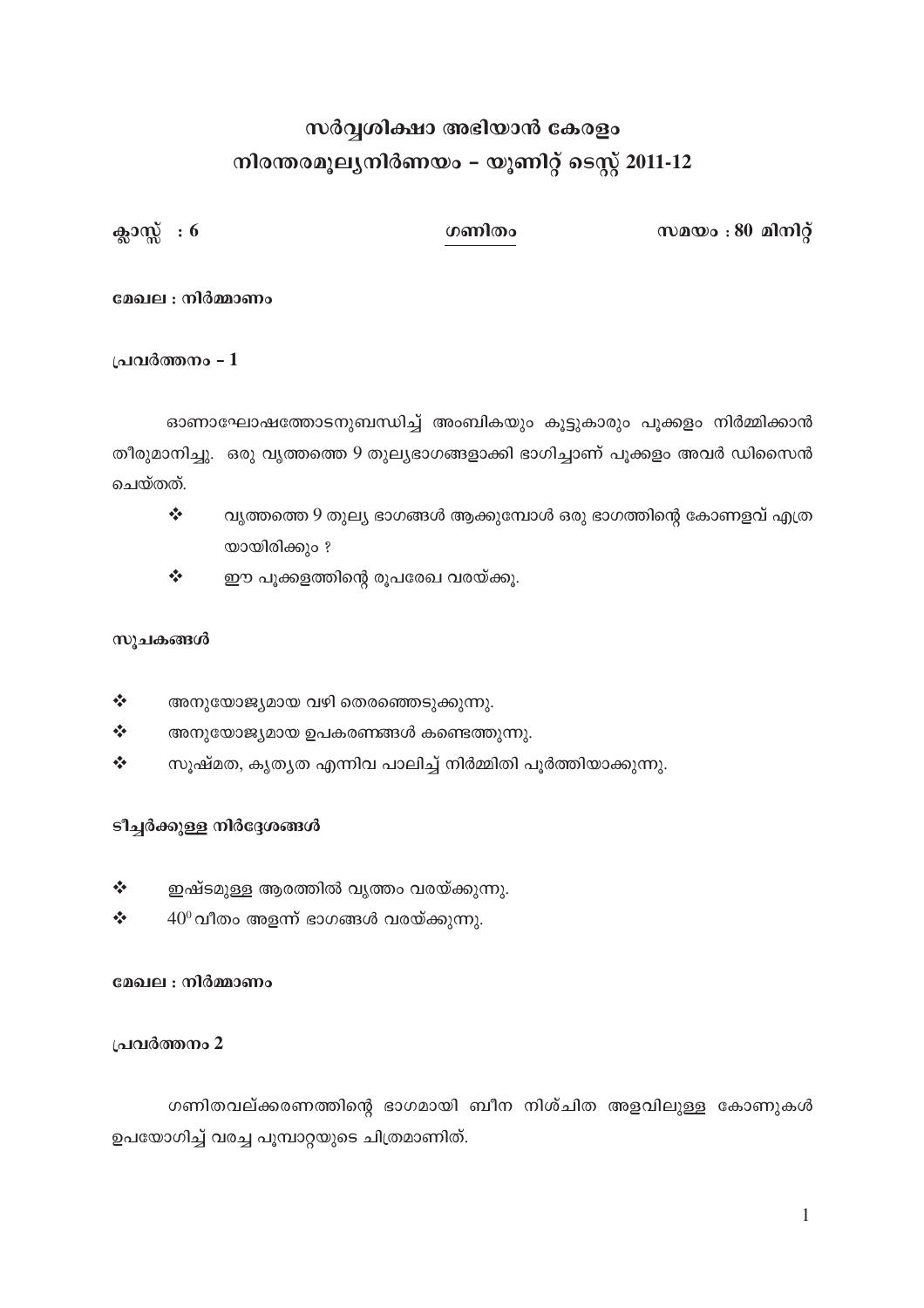ചിത്രത്തിൽ അടയാളപ്പെടുത്തിയ കോണുകൾക്ക് അനുയോജ്യമായ ഒരു ജോഡി അളവുകൾ എഴുതുക. ഈ അളവുകൾ ഉപയോഗിച്ച് പൂമ്പാറ്റയുടെ ചിത്രം വരയ്ക്കുക.



#### സൂചകങ്ങൾ

- $\frac{1}{2}$ അനുയോജ്യമായ വഴി തെരഞ്ഞെടുക്കുന്നു.
- $\frac{1}{2}$ അനുയോജ്യമായ ഉപകരണങ്ങൾ കണ്ടെത്തുന്നു.
- $\frac{1}{2}$ സൂക്ഷ്മത, കൃതൃത എന്നിവ പാലിച്ച് നിർമ്മിതി പൂർത്തിയാക്കുന്നു.

## ടീച്ചർക്കുള്ള നിർദ്ദേശങ്ങൾ

കുട്ടികൾക്ക് ഇഷ്ടമുള്ള ഒരു ജോഡി ന്യൂനകോണളവുകൾ സ്വീകരിക്കാം. ആ അളവി ലുള്ള നിർമ്മിതിയായിരിക്കണം.

## മേഖല : നിർമ്മാണം

### പ്രവർത്തനം 3

കമ്പുകൾ ഉപയോഗിച്ച് മനു ഉണ്ടാക്കിയ മനുഷ്യരൂപമാണിത്. ഈ ചിത്രത്തിൽ അടയാള പ്പെടുത്തിയിരിക്കുന്ന കോണുകൾ  $90^{\rm o}$  യേക്കാൾ കൂടുതലോ കുറവോ ? ഈ അളവുകൾ  $90^0$ ആകുന്ന വിധത്തിൽ മനുഷ്യ രൂപം വരയ്ക്കുക.

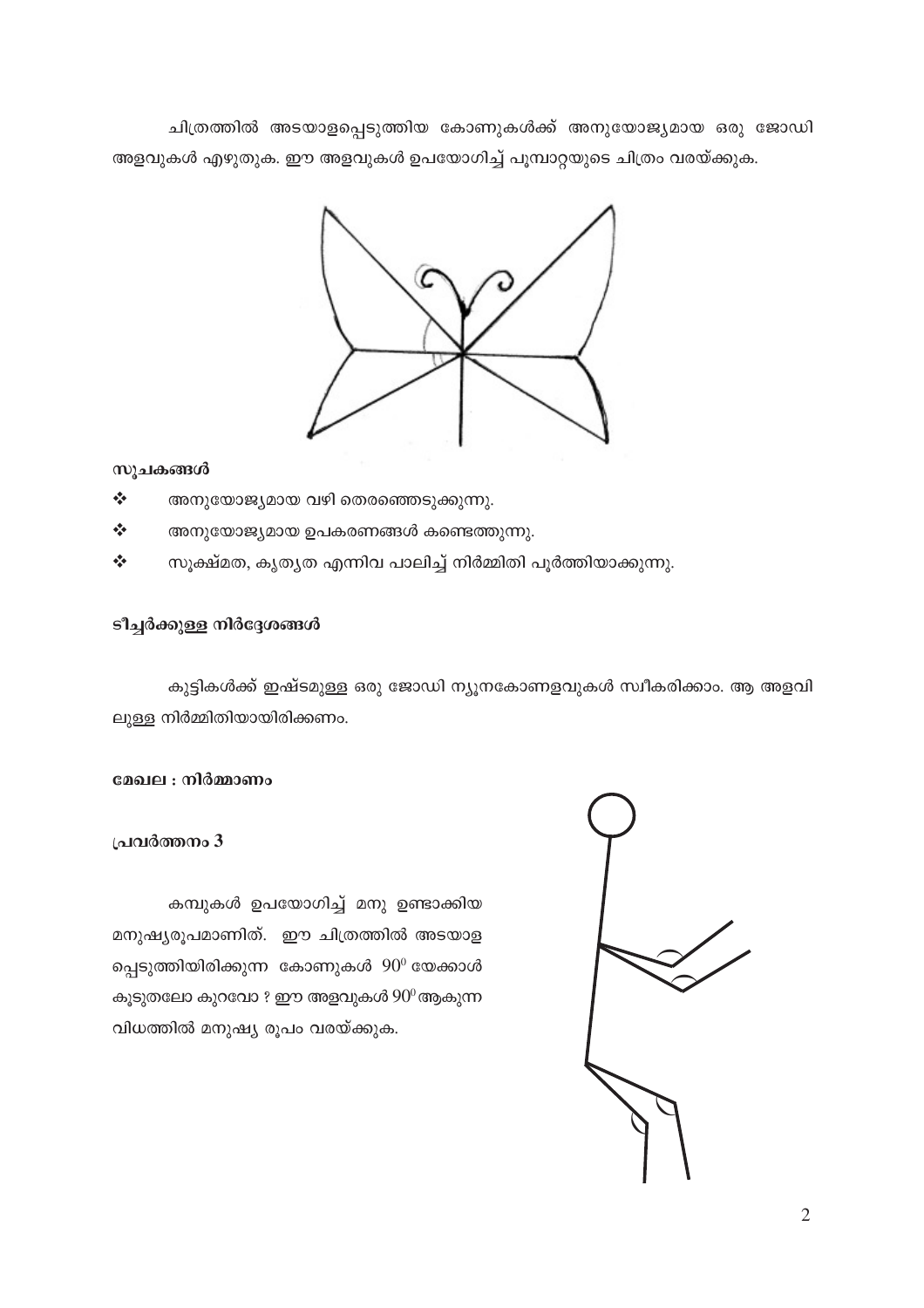ന്യൂനകോണുകളുടെ അളവുകളുടെ കൃത്യത മൂല്യ നിർണ്ണയത്തിന് പരിഗണിയ്ക്കേണ്ടതില്ല.

ടീച്ചർക്കുള്ള നിർദ്ദേശം

 $\frac{1}{2}$ സൂക്ഷ്മത, കൃതൃത എന്നിവ പാലിച്ച് നിർമ്മിതി പൂർത്തിയാക്കുന്നു.

- $\frac{1}{2}$ അനുയോജ്യമായ ഉപകരണങ്ങൾ കണ്ടെത്തുന്നു.
- 
- 
- 
- 
- 
- 
- 
- 
- 
- $\frac{1}{2}$
- 
- 
- 
- 
- അനുയോജ്യമായ വഴി തെരഞ്ഞെടുക്കുന്നു.
- $110^0$  അളവുള്ള ഒരു കോൺ വരയ്ക്കുക. കോണിന്റെ വശങ്ങളുടെ അഗ്രബിന്ദുക്കൾ യോജിപ്പിച്ച് വരയ്ക്കുക. കിട്ടുന്ന ത്രികോണത്തിലെ മറ്റ് രണ്ട് കോണുകൾ അളന്നെഴുതുക.

## പ്രവർത്തനം 5

സൂചകങ്ങൾ

## മേഖല : നിർമ്മാണം

ഒരു കോണളവെങ്കിലും  $60^{\circ}$ ആയാൽ മതി

## അനുരൂപീകരണം

- $\frac{1}{2}$ സൂക്ഷ്മത, കൃതൃത എന്നിവ പാലിച്ച് നിർമ്മിതി പൂർത്തിയാക്കുന്നു.
- $\frac{1}{2}$ അനുയോജ്യമായ ഉപകരണങ്ങൾ കണ്ടെത്തുന്നു.
- $\frac{1}{2}$ അനുയോജ്യമായ വഴി തെരഞ്ഞെടുക്കുന്നു.

#### സൂചകങ്ങൾ

 $60^0$ കോണുകൾ ഒരു ബിന്ദുവിൽ ചേർത്ത് വച്ച് ഒരു കോൺ പുഷ്പം നിർമ്മിക്കുക.

### പ്രവർത്തനം : 4

## മേഖല : നിർമ്മാണം

- $\frac{1}{2}$ സൂക്ഷ്മത, കൃതൃത എന്നിവ പാലിച്ച് നിർമ്മിതി പൂർത്തിയാക്കുന്നു.
- $\frac{1}{2}$ അനുയോജ്യമായ ഉപകരണങ്ങൾ കണ്ടെത്തുന്നു.
- $\frac{1}{2}$ അനുയോജ്യമായ വഴി തെരഞ്ഞെടുക്കുന്നു.

#### സുചകങ്ങൾ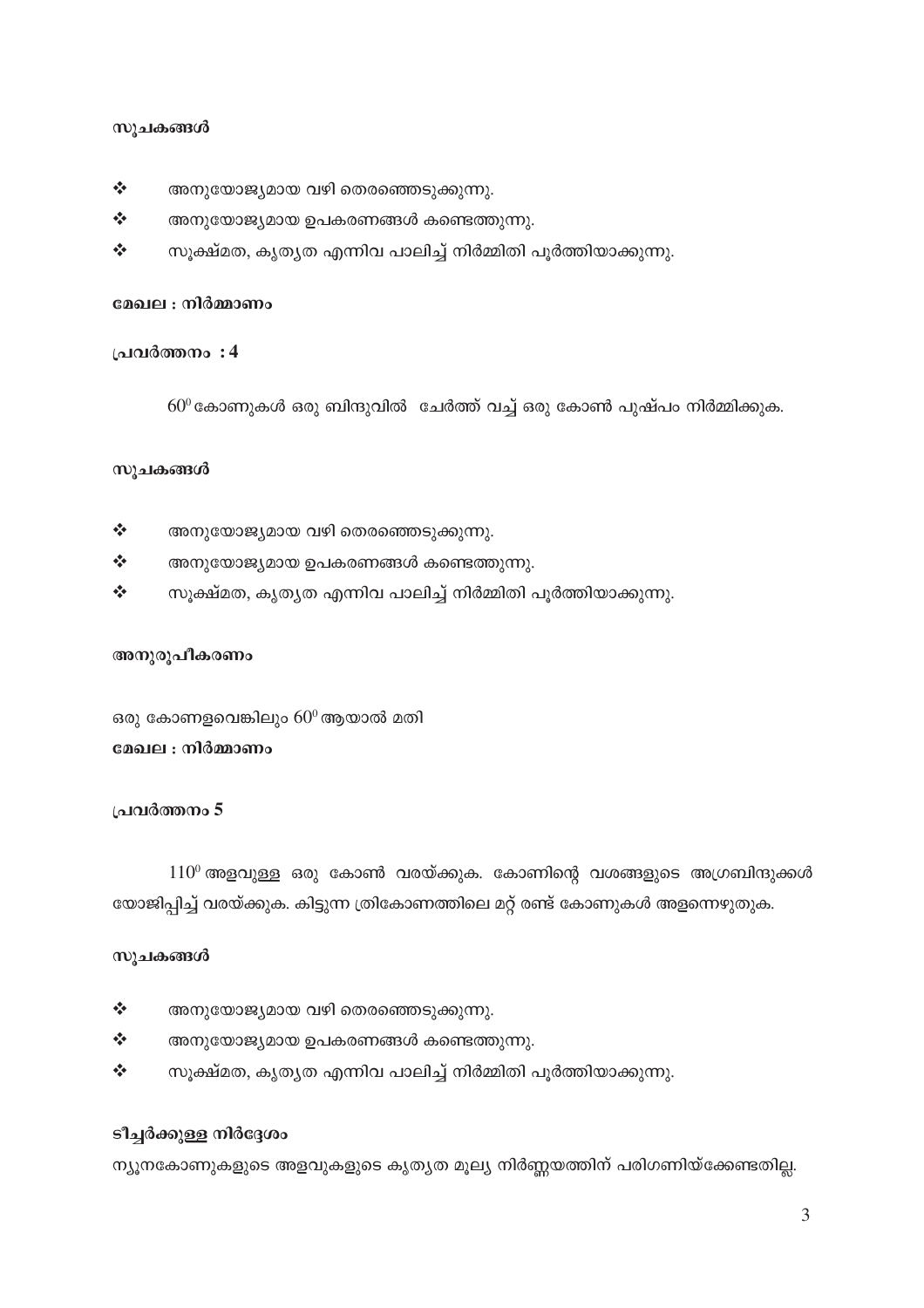#### പ്രശ്നാപഗ്രഥനം മേഖല $:$

#### പ്രവർത്തനം 1

ജോയി തന്റെ വീടിന് ചുറ്റും 50 മീറ്റർ നീളത്തിൽ വേലികെട്ടുന്നതിന് തീരുമാനിച്ചു. ആദ്യ ദിവസം രണ്ട് ജോലിക്കാർ ചേർന്ന്  $20^{1}/$ , മീറ്ററും രണ്ടാം ദിവസം ഇവർ  $15^{1}/$ , മീറ്ററും വേലി കെട്ടി. ഇനി എത്ര മീറ്റർ വേലി കൂടി കെട്ടാനുണ്ട് ?

#### സൂചകങ്ങൾ

- പ്രശ്നം നിർണ്ണയിക്കുന്നതിലെ കൃതൃത.  $\Phi_{\rm eff}^{\Phi_{\rm eff}}$
- $\frac{1}{2}$ പ്രശ്ന നിർധാരണത്തിന് വഴി തെരഞ്ഞെടുക്കുന്നതിലെ അനുയോജ്യത
- $\frac{1}{2}$ നിഗമനം രൂപീകരിക്കൽ

#### അനുരൂപീകരണം

പൂർണ്ണ സംഖ്യകളുടെ സങ്കലനത്തിനും വ്യവകലനത്തിനും ശേഷം Fraction strip – ന്റെ സഹായത്തോടെ  $(1/2, +1/4)$  ഇതും  $(1 - 3/4)$  കുട്ടിക്ക് കണ്ടെത്താം.

#### പ്രശ്നാപഗ്രഥനം മേഖല $\cdot$

#### പ്രവർത്തനം 2

സ്ക്കൂൾ പച്ചക്കറിത്തോട്ടത്തിന്റെ  $\frac{5}{6}$  ഭാഗം വാഴയും  $\frac{2}{3}$ ഭാഗം വെണ്ടയും ബാക്കിഭാഗം ചീരയും കൃഷിചെയ്യാൻ തീരുമാനിച്ചു. എങ്കിൽ ചീരകൃഷിക്ക് തോട്ടത്തിന്റെ എത്ര ഭാഗം ലഭിക്കും?

#### സൂചകങ്ങൾ

- $\frac{1}{2}$ പ്രശ്നം നിർണ്ണയിക്കുന്നതിലെ കൃതൃത.
- $\frac{1}{2}$ പ്രശ്ന നിർധാരണത്തിന് വഴി തെരഞ്ഞെടുക്കുന്നതിലെ അനുയോജൃത.
- $\frac{1}{2}$ നിഗമനം രൂപീകരിക്കൽ.

#### അനുരുപീകരണം

- $\sigma_{\rm eff}^{\rm th}$ Fraction strip - ന്റെ സഹായത്തോടെ
- $\frac{1}{2}$ ഭിന്നസംഖ്യകൾ ഛേദം ഒരേ പോലെയുള്ളത് നൽകാം.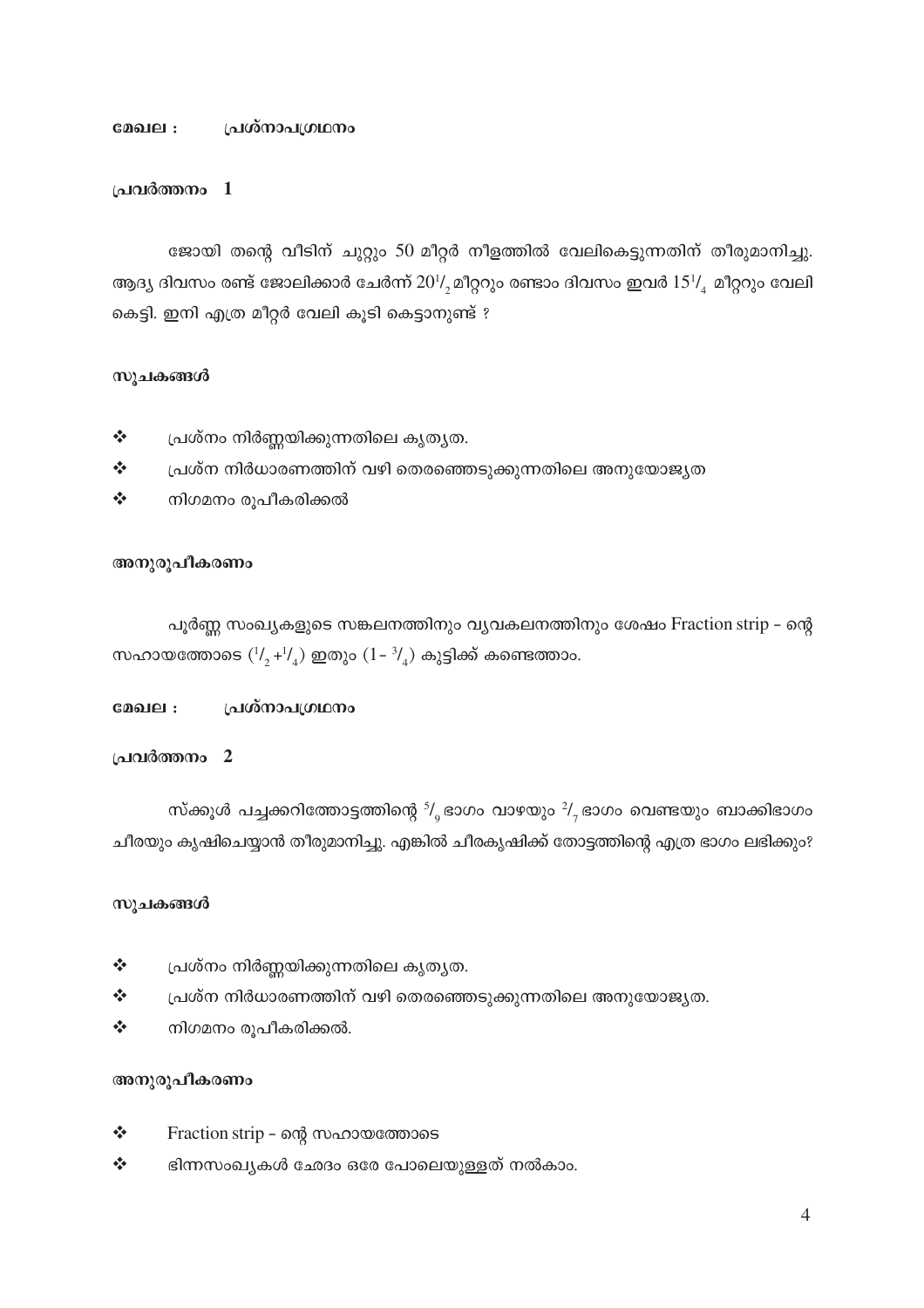#### പ്രശ്നാപഗ്രഥനം മേഖല $:$

#### പ്രവർത്തനം 3

അബുവിന്റെ അച്ഛന് മീൻ കച്ചവടമാണ്. അയാൾ തിങ്കൾ, ചൊവ്വ, ബുധൻ ദിവസങ്ങളിൽ  $1500$  രൂപയ്ക്ക് വീതം മീൻ വിറ്റു. വ്യാഴാഴ്ച  $1900$  രൂപയ്ക്കും വെള്ളി, ശനി ദിവസങ്ങളിൽ ആകെ 3200 രൂപയ്ക്കും മീൻ വിറ്റു. ഞായറാഴ്ച കച്ചവടം ഉണ്ടായില്ല. എങ്കിൽ ആ ആഴ്ചയിലെ ശരാശരി വിൽപ്പന എത്ര രൂപയ്ക്കാണ്. ?

#### സുചകങ്ങൾ

- $\frac{1}{2}$ പ്രശ്നം നിർണ്ണയിക്കുന്നതിലെ കൃത്യത.
- $\frac{1}{2}$ പ്രശ്ന നിർധാരണത്തിന് വഴി തെരഞ്ഞെടുക്കുന്നതിലെ അനുയോജ്യത.
- $\frac{1}{2}$ നിഗമനം രൂപീകരിക്കൽ.

#### ടീച്ചർക്കുള്ള നിർദ്ദേശം

ശരാശരി കാണുമ്പോൾ ദിവസങ്ങളുടെ എണ്ണം 7 ആയി പരിഗണിക്കണം.

#### അനുരൂപീകരണം

ഓരോ ദിവസത്തേയും സംഖ്യകൾ എഴുതി നൽകി ശരാശരി കണ്ടെത്താൻ ആവശ്യപ്പെടാം.

#### മേഖല : പ്രശ്നാപഗ്രഥനം

#### പ്രവർത്തനം 4

വടക്കാങ്ങര ഗവ. യു. പി. സ്കൂളിലെ 6-ാം ക്ലാസിലെ അനൂപിന്റെ ചികിത്സാ സഹായ നിധിയിലേക്ക് 7-ാം ക്ലാസിലെ 70 കുട്ടികൾ ചേർന്ന്  $3500$  രൂപയും 6-ാം ക്ലാസിലെ 40 കുട്ടികൾ ചേർന്ന് 2080 രൂപയും സംഭാവന നൽകി. ശരാശരി കണക്കാക്കുമ്പോൾ ഏതു ക്ലാസ്സാണ് കൂടു തൽ സംഭാവന നൽകിയത്. ?

- $\frac{1}{2}$ പ്രശ്നം നിർണ്ണയിക്കുന്നതിലെ കൃതൃത.
- $\frac{1}{2}$ പ്രശ്ന നിർധാരണത്തിന് വഴി തെരഞ്ഞെടുക്കുന്നതിലെ അനുയോജൃത.
- $\frac{1}{2}$ നിഗമനം രൂപീകരിക്കൽ.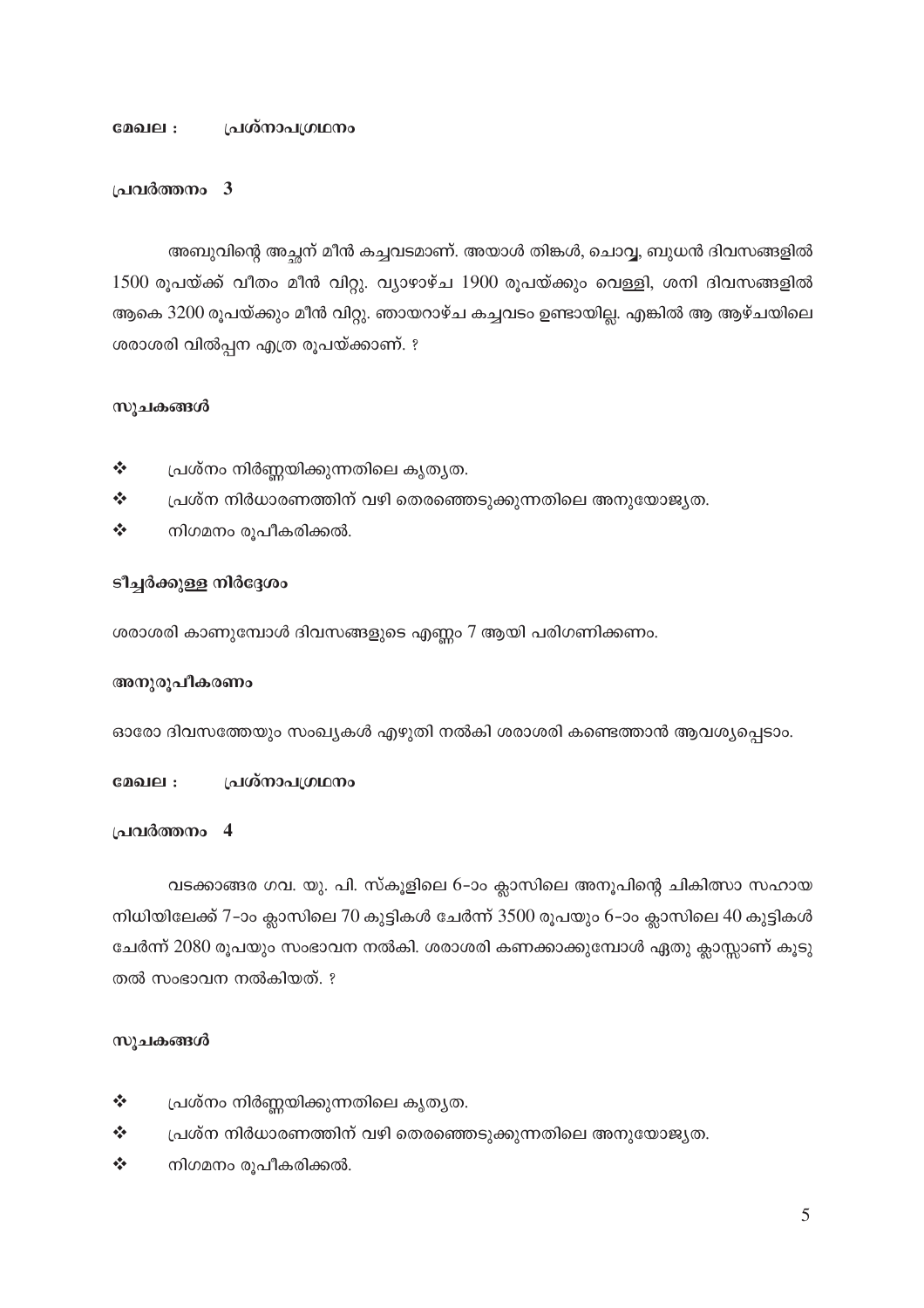#### അനുരൂപീകരണം

ആകെ കുട്ടികൾ, തുക ഇവയുടെ സംഖ്യകൾ ചെറുതാക്കി നൽകി ശരാശരിയ്ക്ക് പ്രാധാന്യം കൊടുത്ത് പ്രശ്നം അവതരിപ്പിക്കാം.

#### പ്രശ്നാപഗ്രഥനം മേഖല $\cdot$

#### പ്രവർത്തനം 5

കുന്നുംപുറം ഗ്രാമത്തിൽ 20 ക്ഷീര കർഷകരുണ്ട്. അവർക്ക് പ്രതിദിനം ശരാശരി 30 ലിറ്റർ പാൽ ലഭിക്കുന്നുണ്ട്. ഇതിനു പുറമേ 300 ലിറ്റർ പാൽ അന്യസംസ്ഥാനത്തുനിന്നും അവിടെ വിൽക്കുന്നുണ്ട്. പഞ്ചായത്ത് പുതിയ 5 കർഷകർക്ക് പശുക്കളെ നൽകിക്കൊണ്ട് ഈ 300 ലിറ്റർ പാൽ ലഭ്യമാക്കി. ഇപ്പോൾ ഗ്രാമത്തിലെ ക്ഷീര കർഷകരുടെ പ്രതിദിന ശരാശരി പാലുൽപാ ദനം എത്ര ലിറ്റർ ?

- $\frac{1}{2}$ പ്രശ്നം നിർണ്ണയിക്കുന്നതിലെ കൃത്യത.
- $\frac{1}{2}$ പ്രശ്ന നിർധാരണത്തിന് വഴി തെരഞ്ഞെടുക്കുന്നതിലെ അനുയോജ്യത.
- $\frac{1}{2}$ നിഗമനം രൂപീകരിക്കൽ.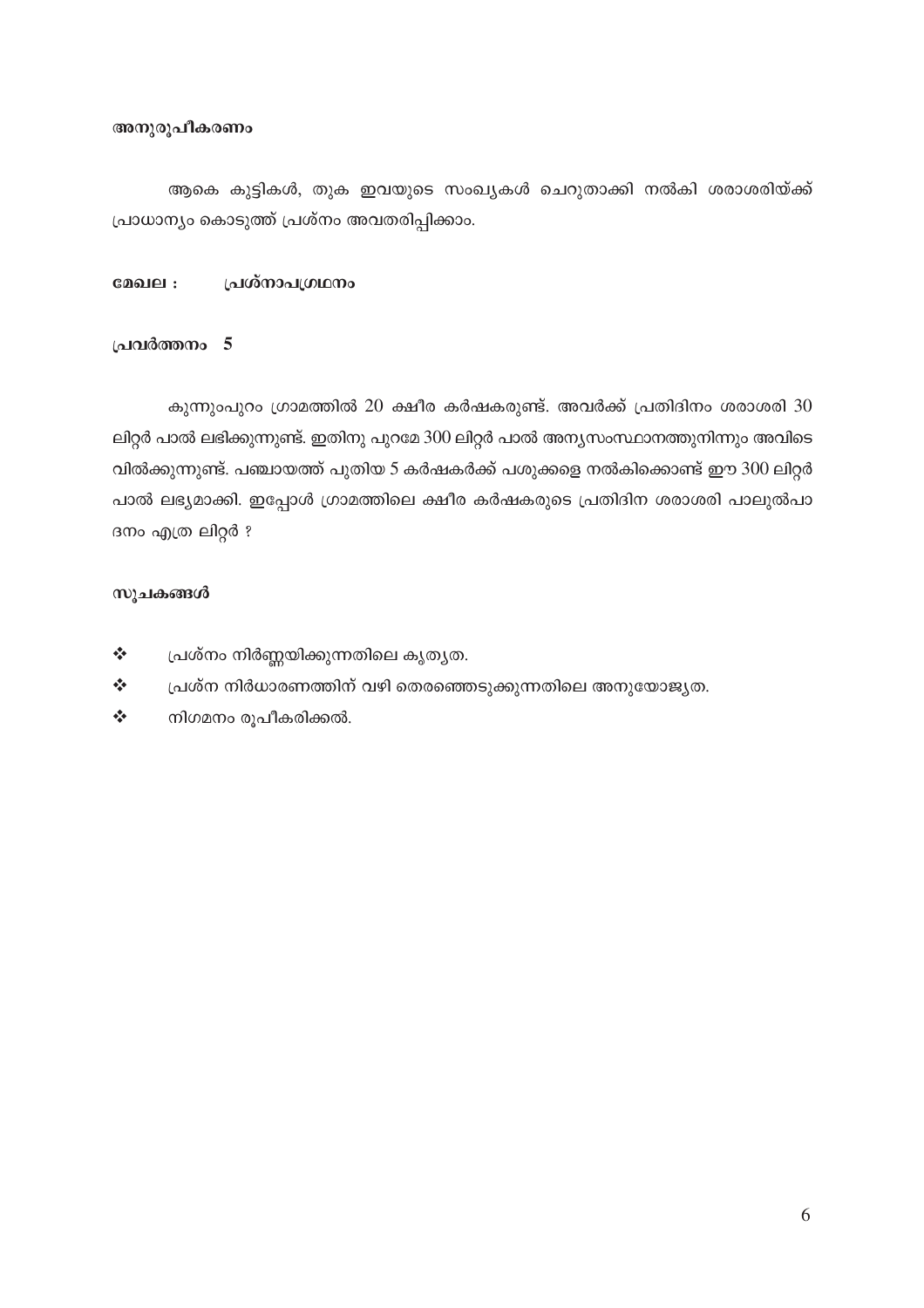മേഖല : യുക്തി സമർത്ഥനം

#### **{]h¿Ø\w 1**

സംഖ്യകൾ തമ്മിലുള്ള ബന്ധം കണ്ടെത്തി താഴെ കൊടുത്തിരിക്കുന്ന പാറ്റേൺ പൂർത്തി യാക്കുക.

> 3  $1/5$ 16 4 16 , , , .............. , .................

### സൂചകങ്ങൾ

- $\mathbf{\dot{\cdot}}$  കാര്യകാരണ ബന്ധങ്ങൾ കണ്ടെത്തുന്നു.
- $\boldsymbol{\dot{*}}$  ചെ തെളിവുകളുടെ അടിസ്ഥാനത്തിൽ ന്യായീകരിക്കുന്നു.
- $\mathbf{\hat{P}}$  പുതിയ സന്ദർഭത്തിൽ പ്രയോഗിക്കുന്നു.

#### <sup>അധ്യാപകർക്കുള്ള നിർദ്ദേശം</sup>

ഭിന്നസംഖ്യകൾ  $\qquad \frac{3}{\nu} \; , \; \frac{4}{\nu} \; \; , \frac{5}{\nu} \; \;$  എന്ന് തിരിച്ചറിയുന്നു. 16 16 16

മേഖല : യുക്തി സമർത്ഥനം

#### **{]h¿Ø\w 2**

ഷിബുവും ഷാജിയും 11 രൂപ വീതം വിലയുള്ള 10 പുസ്തകങ്ങൾ വാങ്ങിയപ്പോൾ ഒരു  $\Delta$ ുസ്തകം സൗജന്യമായിക്കിട്ടി. ഒരു പുസ്തകത്തിന്റെ ശരാശരി വില $11$  രൂപയാണെന്ന് ഷിബുവും  $10$  രൂപയാണ് എന്ന് ഷാജിയും വാദിച്ചു. ആര് പറയുന്നതാണ് ശരി ? നിങ്ങളുടെ അഭിപ്രായം ന്യായീകരിക്കുക.

#### സുചകങ്ങൾ

- $\mathbf{\dot{\cdot}}$  കാര്യ കാരണ ബന്ധങ്ങൾ കണ്ടെത്തുന്നു.
- $\boldsymbol{\dot{*}}$  ഭരെളിവുകളുടെ അടിസ്ഥാനത്തിൽ ന്യായീകരിക്കുന്നു.
- $\bm{\dot{\cdot}}$  സാധൂകരിക്കാനും നിരാകരിക്കാനും ആവശ്യമായ കാരണം കണ്ടെത്തുന്നു.

## **അധ്യാപകർക്കുള്ള നിർദ്ദേശം**

ഒരു പുസ്തകത്തിന്റെ ശരാശരി വില $\frac{110}{11} = 10$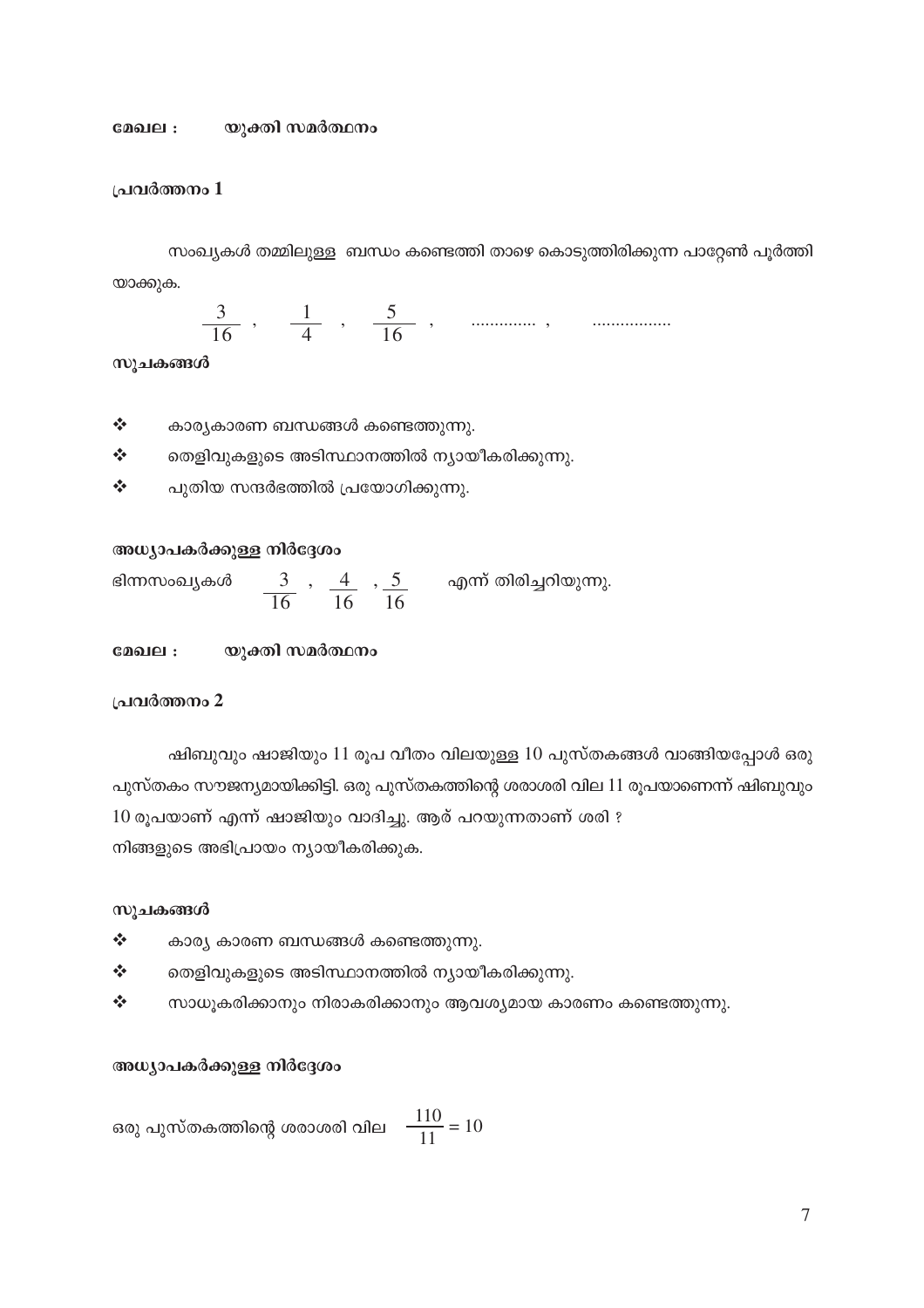#### മേഖല $:$ യുക്തി സമർത്ഥനം

### പ്രവർത്തനം 3



മാർച്ച് മാസത്തിൽ സൂര്യനെ വ്യത്യസ്ത സമയങ്ങളിൽ കാണാൻ കഴിയുന്ന സ്ഥാനങ്ങ ളാണ് ചിത്രത്തിൽ കൊടുത്തിരിക്കുന്നത്. എങ്കിൽ

- രാവിലെ 8 മണിക്ക് സൂര്യനെ കാണുന്നത് ഏത് കോണളവിലായിരിക്കും ?  $\frac{1}{2}$
- $60^0$ കോണളവിൽ സൂര്യനെ കാണുന്നത് എത്ര മണിക്കായിരിക്കും ?  $\frac{1}{2}$

- $\frac{1}{2}$ കാര്യകാരണ ബന്ധങ്ങൾ കണ്ടെത്തുന്നു.
- തെളിവുകളുടെ അടിസ്ഥാനത്തിൽ ന്യായീകരിക്കുന്നു.  $\frac{1}{2}$
- $\frac{1}{2}$ പുതിയ സന്ദർഭത്തിൽ പ്രയോഗിക്കുന്നു.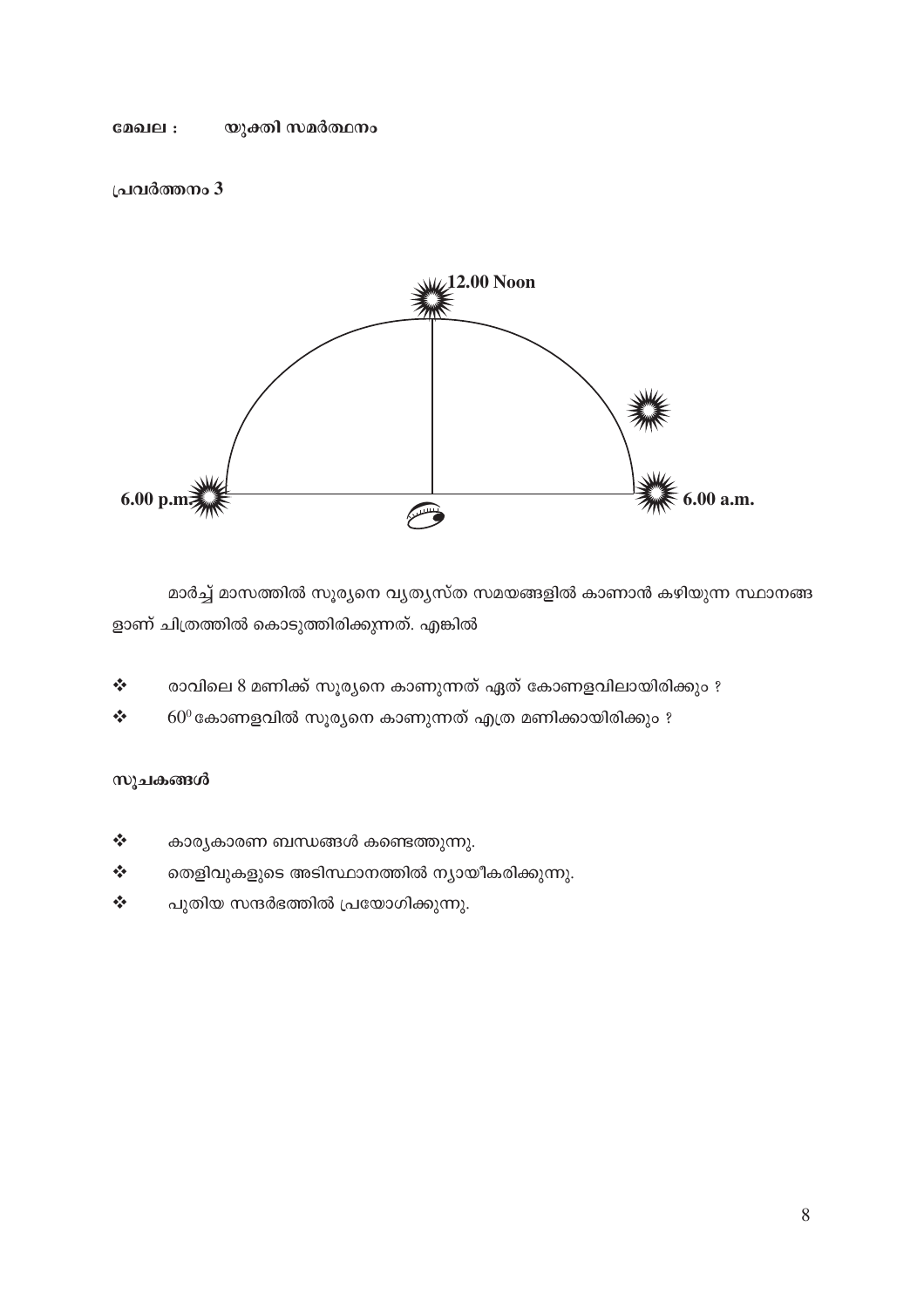### മേഖല : യുക്തി സമർത്ഥനം

### **പ്രവർത്തനം 4**





ഷെയ്ഡ് ചെയ്ത ഭാഗങ്ങൾ പരിഗണിച്ച് കൂട്ടത്തിൽപ്പെടാത്തത് ഏത് എന്ന് കണ്ടെത്തുക. നിങ്ങളുടെ ഉത്തരം ന്യായീകരിക്കുക.

- $\mathbf{\dot{\cdot}}$  കാര്യകാരണ ബന്ധങ്ങൾ കണ്ടെത്തുന്നു.
- ❖ ഒതളിവുകളുടെ അടിസ്ഥാനത്തിൽ നൃായീകരിക്കുന്നു.
- $\bm{\dot{\cdot}}$  സാധൂകരിക്കാനും നിരാകരിക്കാനും ആവശ്യമായ കാരണം കണ്ടെത്തുന്നു.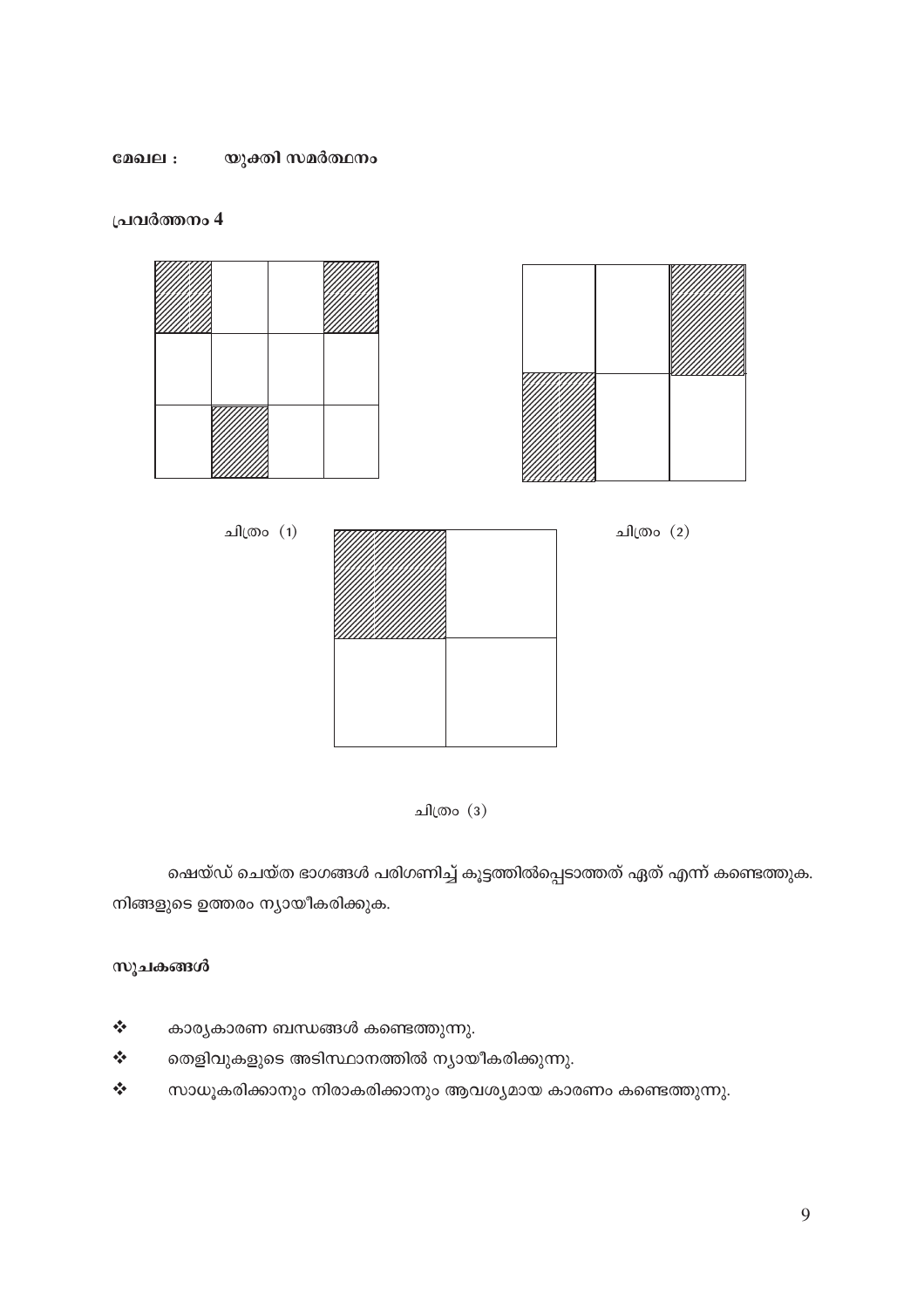#### മേഖല $:$ യുക്തി സമർത്ഥനം

#### പ്രവർത്തനം 5

റംലയ്ക്ക് ഒരു മീറ്റർ നീളമുള്ള ഒരു കമ്പിനെ 8 സമഭാഗങ്ങളാക്കിയ കഷണങ്ങൾ കിട്ടി.. ഇവ ചേർത്ത് വച്ച് താഴെ കൊടുത്തിരിക്കുന്നവയിൽ ഏതെല്ലാം നീളങ്ങൾ ഉണ്ടാക്കാൻ കഴി  $ω$ ) o.?

 $^{1}/_{2}$  മീറ്റർ,  $^{1}/_{3}$  മീറ്റർ,  $^{3}/_{4}$  മീറ്റർ,  $^{1}/_{5}$  മീറ്റർ



- $\frac{1}{2}$ കാര്യകാരണ ബന്ധം കണ്ടെത്തുന്നു.
- $\frac{1}{2}$ തെളിവുകളുടെ അടിസ്ഥാനത്തിൽ ന്യായീകരിക്കുന്നു.
- $\frac{1}{2}$ പുതിയ സന്ദർഭത്തിൽ പ്രയോഗിക്കുന്നു.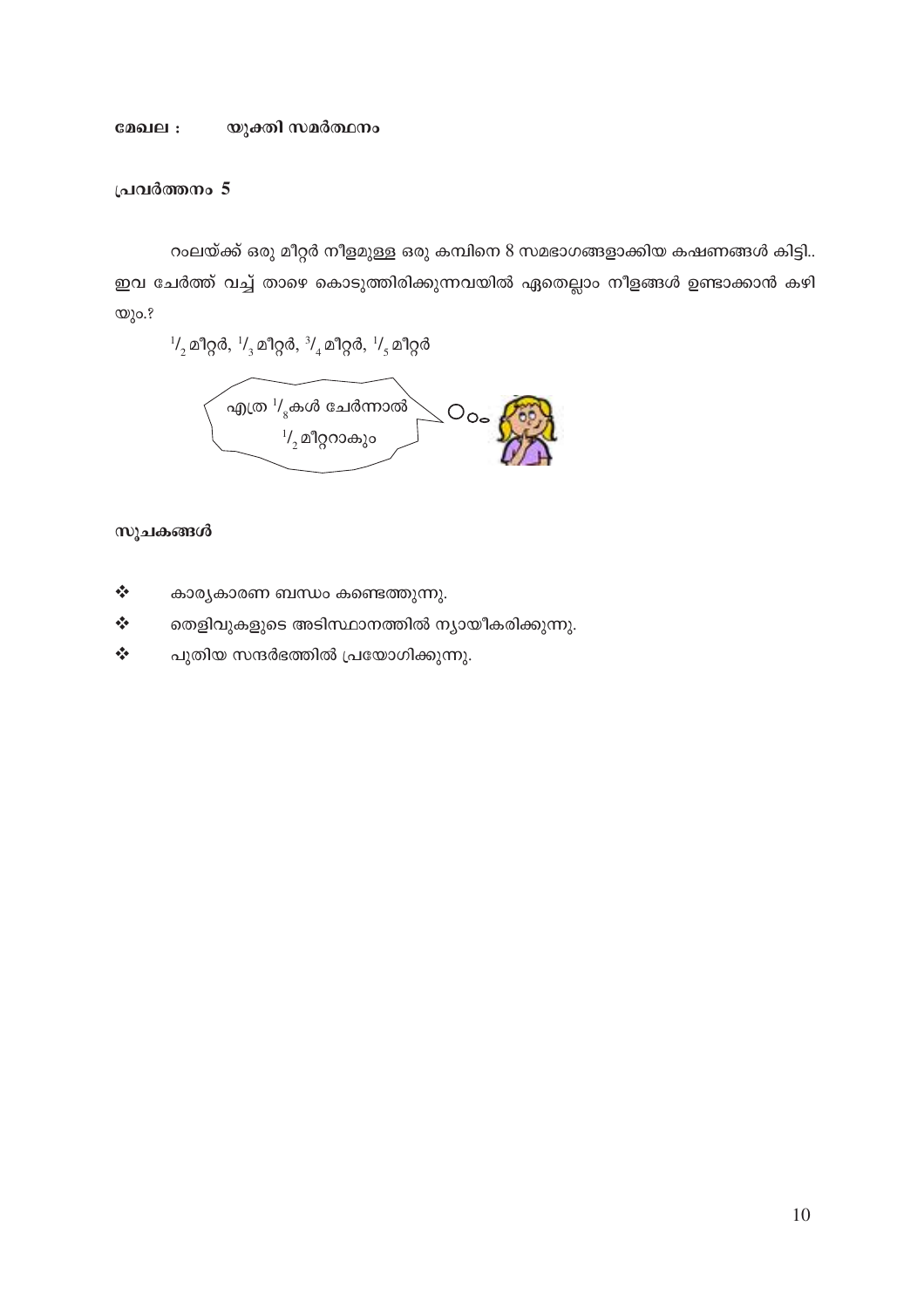ടുക്കാം. കിട്ടുന്ന കാർഡിലെ സംഖ്യകളിൽ വലുതിൽ നിന്ന് ചെറുത് കുറച്ച് ഉത്തരം പറയുന്നു. 3 കുട്ടികൾക്ക് ലഭിച്ച കാർഡുകൾ താഴെ കൊടുക്കുന്നു.

ഭിന്ന സംഖ്യകൾ എഴുതിയ കാർഡുകളിൽ ഓരോ കുട്ടിക്കും രണ്ട് കാർഡുകൾ വീതമെ

# പ്രവർത്തനം. 2. കാർഡ് കളി

കളങ്ങൾ പൂർത്തിയാക്കിയ രീതി ക്രിയയിലൂടെ ബോധ്യപ്പെട്ടാൽ മതി

## ടീച്ചർക്കുള്ള നിർദ്ദേശങ്ങൾ

സുചകങ്ങൾ

മേഖല : സംഖ്യാബോധവും ക്രിയാശേഷികളും

- $\frac{1}{2}$ ക്രിയയുടെ ഉത്തരം കണ്ടെത്തുന്നു.
- $\frac{1}{2}$ പരസ്പര ബന്ധം കണ്ടെത്തുന്നു.
- ഒരു വരിയിലെ തുകയോട് താരതമ്യം ചെയ്യുന്നു.
- 
- 
- 
- 
- 
- 
- 
- 







മാന്ത്രിക ചതുരം പൂർത്തിയാക്കൂ. ആവശ്യമായ ക്രിയകൾ എഴുതൂ.

## പ്രവർത്തനം. 1.

## മേഖല : സംഖ്യാബോധവും ക്രിയാശേഷികളും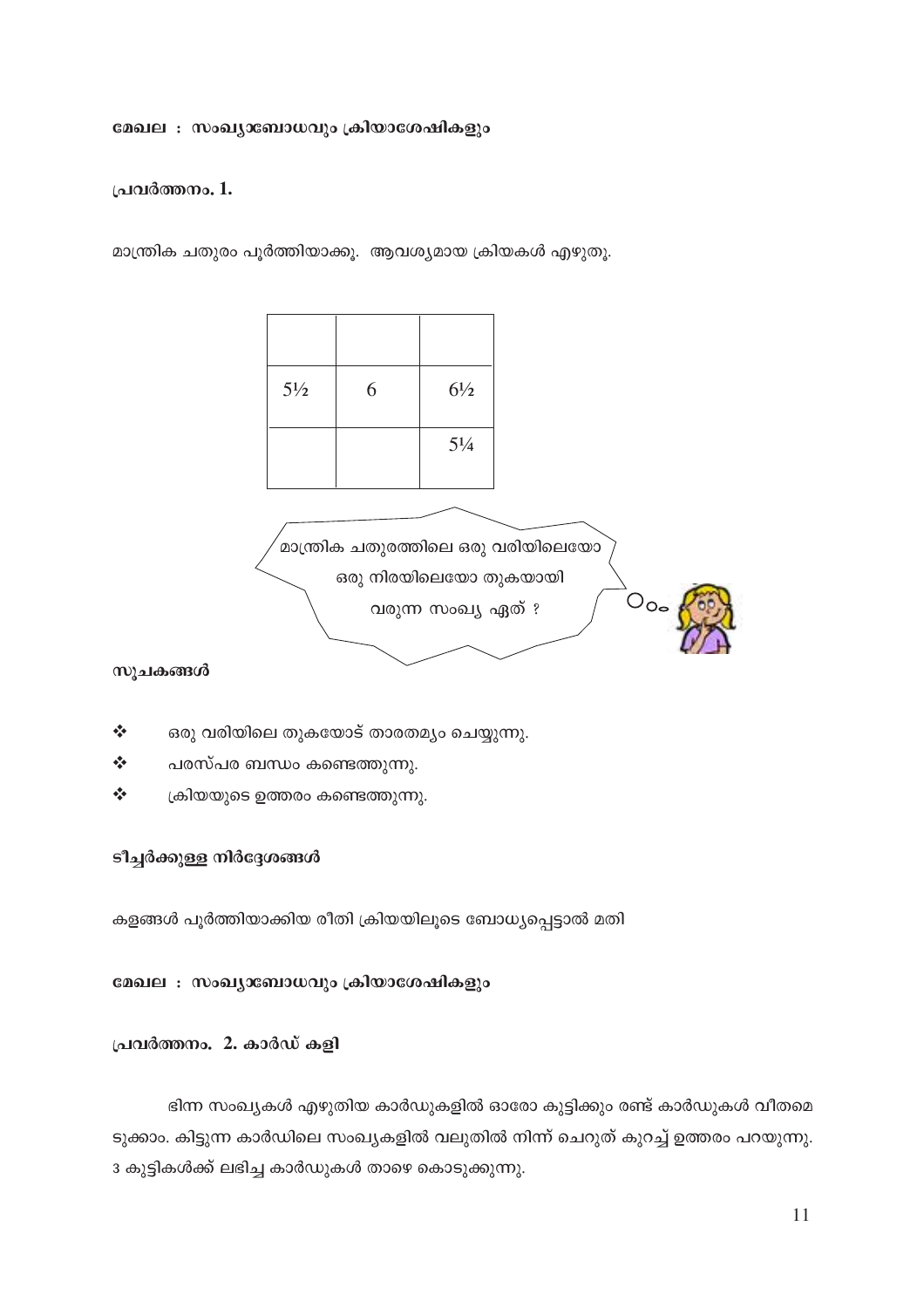| കുട്ടിയുടെ പേര് | ലഭിച്ച കാർഡുകൾ |  |
|-----------------|----------------|--|
| ജിഷ്ണു          | $\frac{1}{2}$  |  |
| റഹീം            | 6              |  |
| രാഖി            |                |  |

ഓരോരുത്തർക്കും കിട്ടുന്ന ശരിയുത്തരങ്ങൾ കണ്ടെത്തൂ.  $\frac{1}{2}$ 

## സൂചകങ്ങൾ

- താരതമ്യം ചെയ്യുന്നു.  $\frac{1}{2}$
- $\frac{1}{2}$ പരസ്പര ബന്ധം കണ്ടെത്തുന്നു.
- $\frac{1}{2}$ ക്രിയയുടെ ഉത്തരം കണ്ടെത്തുന്നു.

## അനുരൂപീകരണം

- Fraction disc ഉപയോഗപ്പെടുത്താം.  $\frac{1}{2}$
- മേഖല : സംഖ്യാബോധവും ക്രിയാശേഷികളും

പ്രവർത്തനം. 3. മാന്ത്രിക ചക്രം

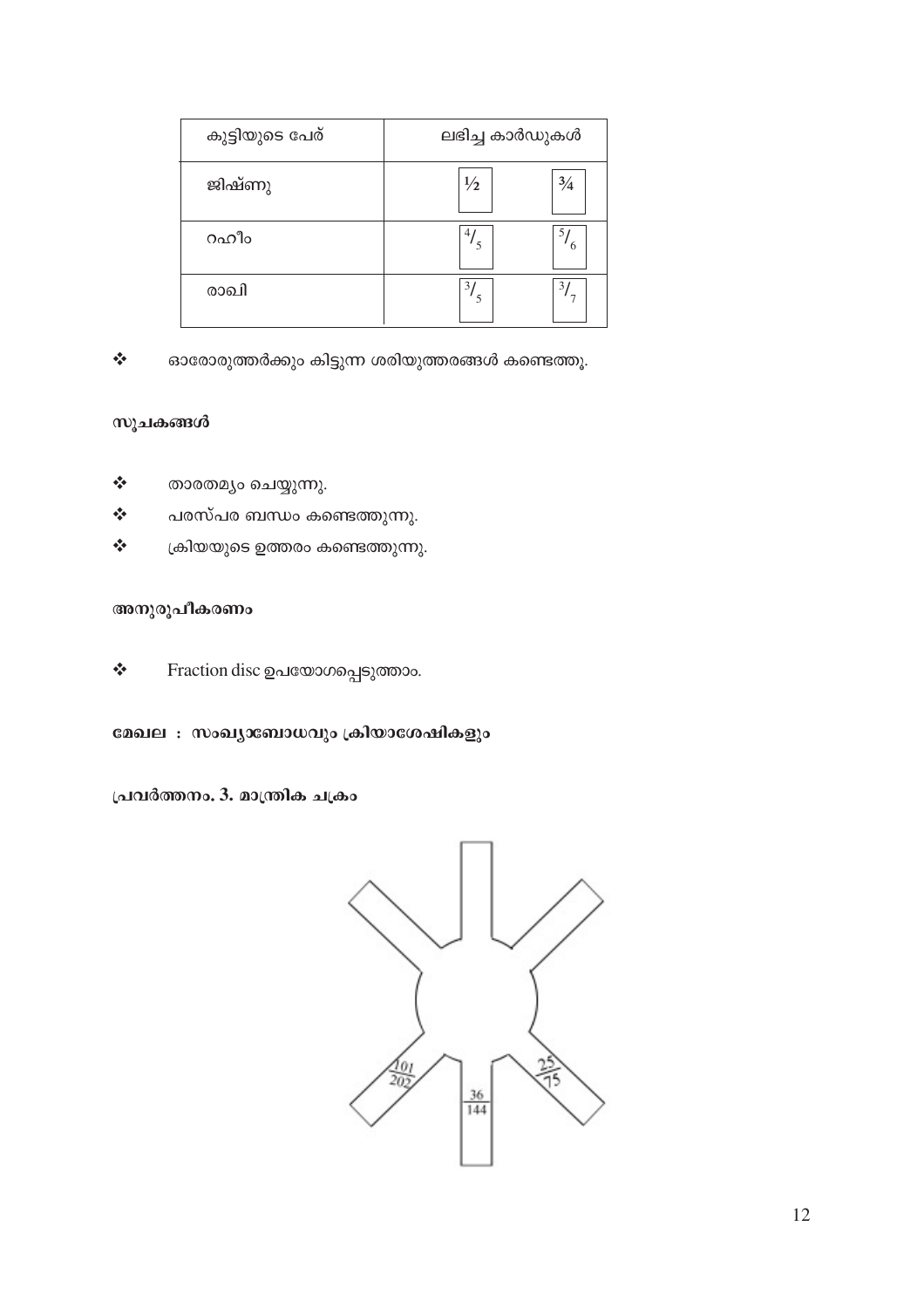മാന്ത്രിക ചക്രത്തിലെ പലകയുടെ അറ്റത്ത് ചില ഭിന്നസംഖ്യകളുണ്ട്. ഇതിൽ ഏറ്റവും ചെറുതേത് ? ഓരോന്നിന്റെയും ലഘു രൂപം അതിനെതിരെയുള്ള പലകയുടെ അറ്റത്തെഴുതി നോക്കു.

#### സുചകങ്ങൾ

- $\sigma_{\rm eff}^{\rm th}$ താരതമ്യം ചെയ്യുന്നു.
- $\frac{1}{2}$ പരസ്പര ബന്ധം കണ്ടെത്തുന്നു.
- $\frac{1}{2}$ ക്രിയയുടെ ഉത്തരം കണ്ടെത്തുന്നു.

### അനുരൂപീകരണം

അദ്ധ്യാപിക ലഘുരൂപങ്ങൾ കണ്ടെത്തി നല്കി, Fraction strip-ന്റെ സഹായത്തോടെ കുട്ടിയ്ക്ക് ചെറുത് കണ്ടെത്താം.

## മേഖല : സംഖ്യാബോധവും ക്രിയാശേഷികളും

#### പ്രവർത്തനം - 4

"അശ്വതി" ബസ്സിന്റെ ആഗസ്റ്റ് മാസത്തെ 1,3 ആഴ്ചകളിലെ കളക്ഷൻ താഴെ കൊടുത്തി രിക്കുന്നു.

| ദിവസം  | 1-ാം ആഴ്ച (രൂപ) | $3$ -ാം ആഴ്ച $($ രൂപ $)$ |
|--------|-----------------|--------------------------|
| ഞായർ   | 4890            | 5700                     |
| തിങ്കൾ | 6500            | 8200                     |
| ചൊവ്വ  | 6342            | 7236                     |
| ബുധൻ   | 6008            | 7134                     |
| വ്യാഴം | 6121            | 7936                     |
| വെള്ളി | 6428            | 8194                     |
| ശനി    | 5928            | 7967                     |

 $1, 3$  ആഴ്ചകളിലെ ശരാശരി കളക്ഷനിൽ വന്ന മാറ്റമെത്ര ?